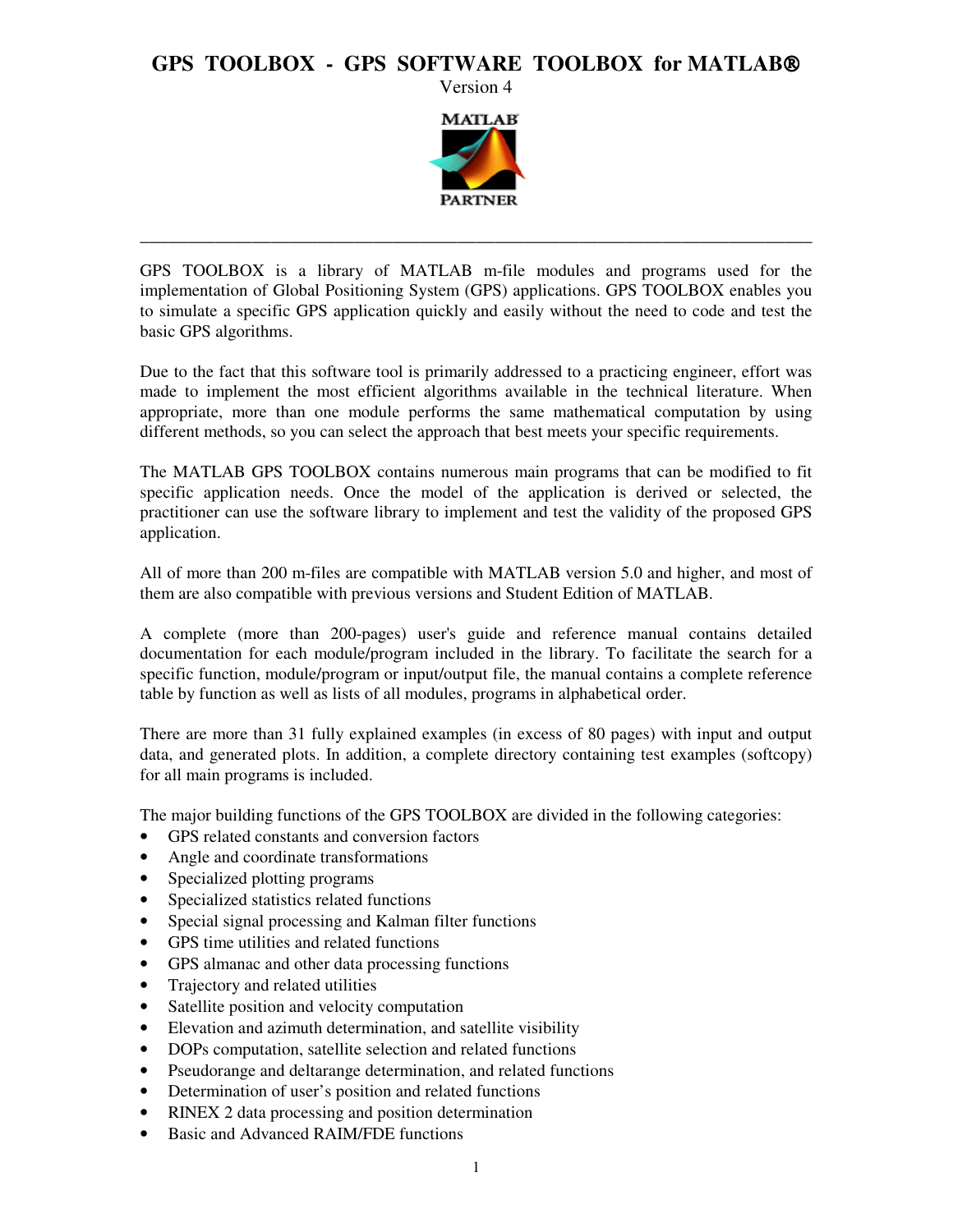• GPS receiver evaluation functions.

The MATLAB source code is royalty free, i.e. the user can incorporate this software in his/her particular application but is not permitted to resell the software **as is** or **with changes.** 

Here is a summary of the most significant features of GPS Toolbox software:

- all m-file modules and programs are written in MATLAB language/environment
- all m-file modules are free of input/output statements (except, of course, for those utilities that require printed output/graph, if any)
- all m-file modules are provided with detailed documentation, including scope, usage, description of parameters, remarks/notes, references, external MATLAB macros/ modules used, and date of last update
- all m-file main/test programs are provided with detailed documentation, including scope, usage, list of inputs, list of outputs, references, external MATLAB macros/ modules used, and date of last update
- almost all main/test programs are provided with input/output reference data, and several detailed examples are given
- flexibility, user-friendly, and open-ended strategy. An open-ended strategy was followed which means that the user can either complement the GPS Toolbox services with his own functions or, alternatively, use GPS Toolbox functions as add-ons in conjunction with other libraries.

# **What is new in version 4 of GPS Software Toolbox**

Here is the list of main upgrades and changes:

- a complete RINEX 2 data processing, including the position determination
- GPS receiver specialized functions, including pseudorange and carrier phase analysis, covariance analysis for a 5-state and 8-state GPS receiver models, pseudorange smoothing based on carrier phase data
- reorganization of RAIM/FDE function in basic and advanced sections and the inclusion of HPL/VPL and HEL/VEL determination and related functions
- additional functions in many prior subsections, e.g. satellite velocity computation, SEM almanac processing
- a complete directory containing **test examples (softcopy) for all main programs**
- an expanded section containing **more relevant GPS examples**.

# **Computer/Software Requirements:**

- IBM hardware compatible PC/386/486 or Pentium with Windows 3.1x or higher, and 640 Kbytes of RAM memory; math coprocessor for faster operation.
- MATLAB version 5.0 or higher; most m-file modules/programs are compatible with previous versions as well as the Student Edition of MATLAB

### **Technical Support:**

- free technical support by e-mail or fax to any licensed user
- future versions and updates to keep users current with the latest GPS TOOLBOX developments to any licensed user.

**List Price:** US\$999.Educational discount of 20% is available

**Availability**: free demo

### **Copyright © 1996-2008 L3NAV Systems. All rights reserved worldwide.**

\_\_\_\_\_\_\_\_\_\_\_\_\_\_\_\_\_\_\_\_\_\_\_\_\_\_\_\_\_\_\_\_\_\_\_\_\_\_\_\_\_\_\_\_\_\_\_\_\_\_\_\_\_\_\_\_\_\_\_\_\_\_\_\_\_\_\_\_\_\_\_\_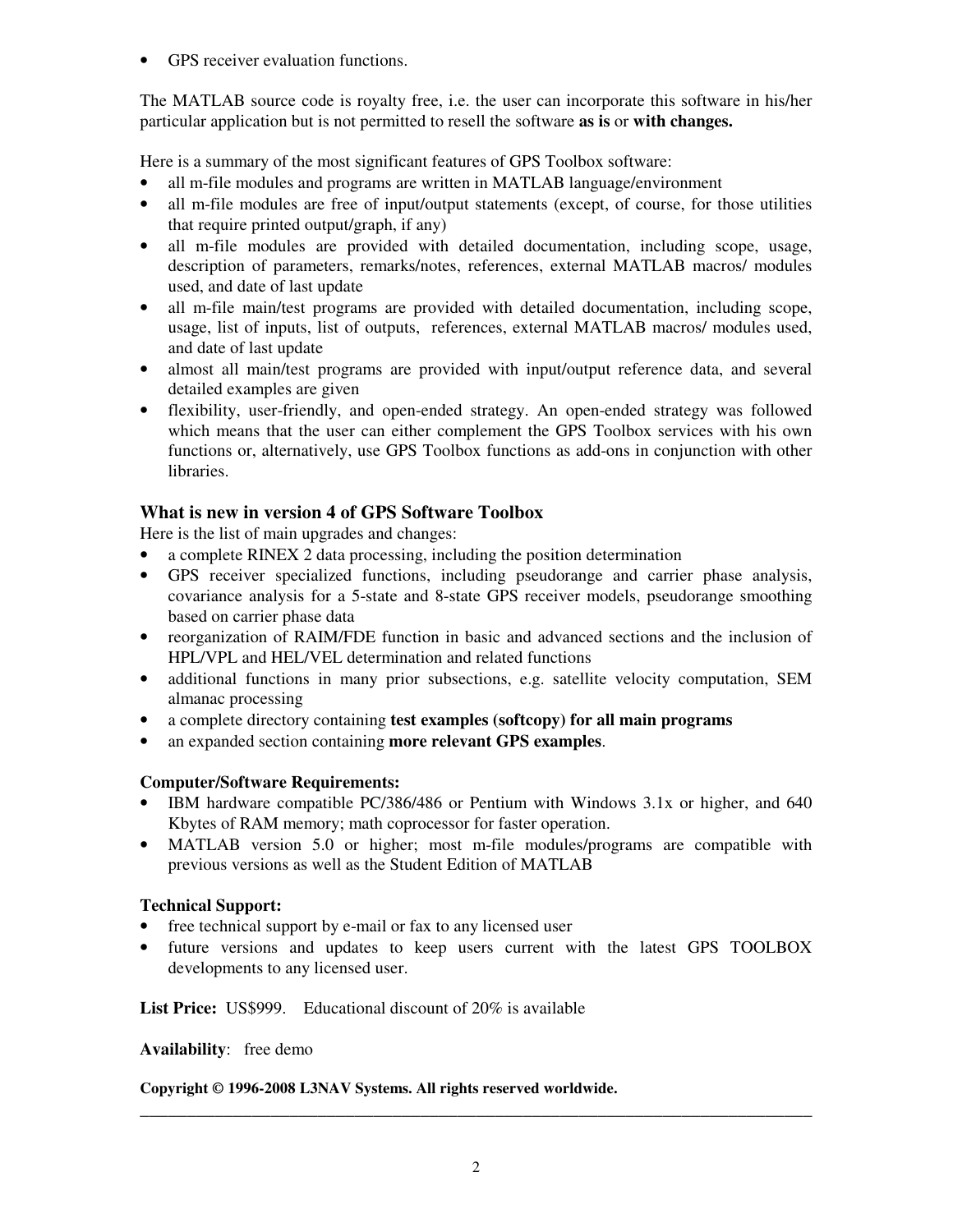% **GPS TOOLBOX - GPS SOFTWARE TOOLBOX for Matlab® -- Version 4 % List of functions** %=============================================================================== % (**1) GPS related constants and conversion factors** % convcon most used conversion constants % gpscon most used GPS constants % pz90con most used PZ-90 constants % sgs85con most used SGS-85 constants % wgs72con most used WGS-72 constants % wgs84con most used WGS-84 constants<br>% xcon main program displaying co % xcon main program displaying constants specified in macros<br>% CODVCOD SPSCOD RZ<sup>90</sup>COD SGS85con WGS72con and WGS convcon, gpscon, pz90con, sgs85con, wgs72con, and wgs84con %=============================================================================== % **(2) Angle transformations** % tadmsrad degrees/minutes/seconds to radians % taraddms radians to degrees/minutes/seconds % xatransf main program executing angle transformations from/to % degrees/minutes/seconds to/from radians (by selection) %=============================================================================== % **(3) Coordinate transformations - Point transformation** % tecefgd ECEF to geodetic coordinates (direct method) % tecefgd2 ECEF to geodetic coordinates (iterative method) % tgdecef geodetic to ECEF coordinates % xecef2gd\_comp main program executing comparison between two ECEF to % geodetic transformation methods % xptransf main program executing transformations from/to ECEF/geodetic % to/from geodetic/ECEF coordinates %=============================================================================== % **(4) Coordinate transformations - Matrix transformation** % mbllw GPS body to LLW (Local Level Wander azimuth) % mecefeci ECEF (Earth Centered Earth Fixed) to ECI (Earth Centered % Inertial) % mecefenu ECEF (Earth Centered Earth Fixed) to ENU (East, North, Up) % mecefins ECEF (Earth Centered Earth Fixed) to INS (Wander/ North, % West, Up) % mecefllw ECEF (Earth Centered Earth Fixed) to (Local Level Wander % azimuth) % meciecef ECI (Earth Centered Inertial) to ECEF (Earth Centered Earth % Fixed) % menuecef ENU (East, North, Up) to ECEF (Earth Centered Earth Fixed) % menullw ENU (East, North, Up) to LLW (Local Level Wander azimuth) % minsecef INS (Wander / North, West, Up) to ECEF (Earth Centered Earth % Fixed) % mllwb LLW (Local Level Wander azimuth) to GPS body % mllwecef LLW (Local Level Wander azimuth) to ECEF (Earth Centered % Earth Fixed) % mllwenu LLW (Local Level Wander azimuth) to ENU (East North Up) % xmtransf main program generating matrix transformations specified in % the above mentioned list (by selection) %=============================================================================== % **(5) Coordinate transformations - Vector transformation** % vbllw GPS body to LLW (Local Level Wander Azimuth) % vecefeci ECEF (Earth Centered Earth Fixed) to ECI (Earth Centered % Inertial) % vecefenu ECEF (Earth Centered Earth Fixed) to ENU (East, North, Up) % vecefgd ECEF (Earth Centered Earth Fixed) to Geodetic (latitude, % longitude, altitude) for a given position vector and a % reference point % vecefins ECEF (Earth Centered Earth Fixed) to INS (Wander / North, % West, Up) % vecefllw ECEF (Earth Centered Earth Fixed) to LLW (Local Level Wander % azimuth) % vecefp90 ECEF (Earth Centered Earth Fixed) to PZ-90 (Parametri Zemli % 1990) % vecefs85 ECEF (Earth Centered Earth Fixed) to SGS-85 (Soviet Geodetic System 1985)

%===============================================================================

3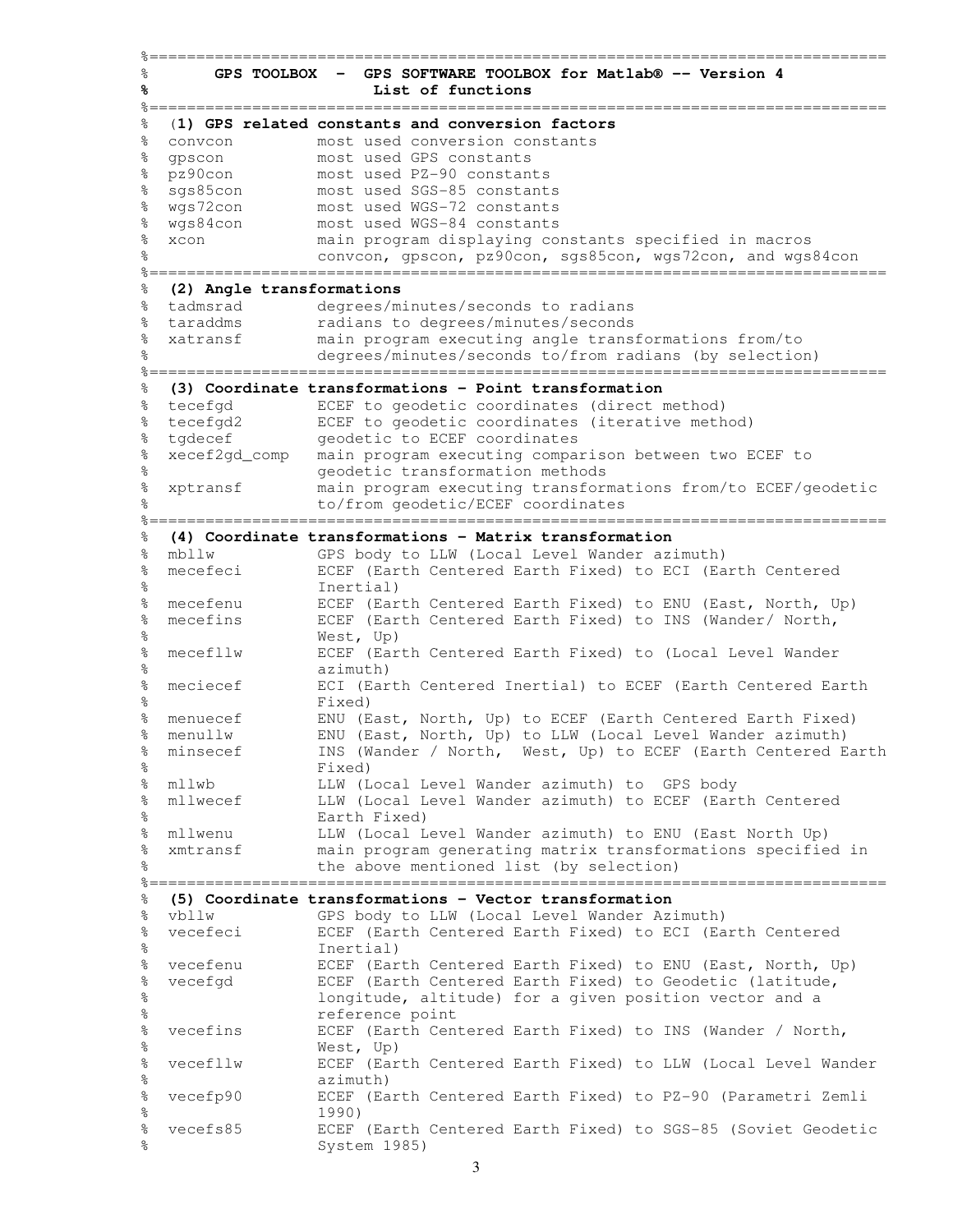% veciecef ECI (Earth Centered Inertial) to ECEF (Earth Centered Earth % Fixed) % venuecef ENU (East, North, Up) to ECEF (Earth Centered Earth Fixed) % venugd ENU (East, North, Up) to Geodetic (latitude, longitude, % altitude) for a given position vector and a reference point % venullw ENU (East, North, Up) to LLW (Local Level Wander azimuth) % vgdecef Geodetic (latitude, longitude, altitude) to ECEF (Earth % Centered Earth Fixed), for a given position vector specified % by the external points in geodetic coordinates vgdenu Geodetic (latitude, longitude, altitude) to ENU (East, North, % Up) for a given position vector specified by the external % points in geodetic coordinates % vinsecef INS (Wander / North, West, Up) to ECEF (Earth Centered Earth % Fixed) % vllwb LLW (Local Level Wander azimuth) to GPS body % vllwecef LLW (Local Level Wander azimuth) to ECEF (Earth Centered % Earth Fixed) % vllwenu LLW (Local Level Wander azimuth) to ENU (East North Up) % vp90ecef PZ-90 (Parametri Zemli 1990) to ECEF (Earth Centered Earth % Fixed) % vs85ecef SGS-85 (Soviet Geodetic System 1985) to ECEF (Earth Centered % Earth Fixed) % xvtransf main program executing vector transformations specified in % the above mentioned list (by selection) %=============================================================================== % **(6) Specialized plotting programs** % xpbar bar graph for a selected column % xyp1 x-y graph for a selected column % xyp1s x-y graph for a selected column, with statistics % xyp2w x-y graph for two selected columns in two different % windows/subplots, with statistics % xyp3w x-y graph for three selected columns in three different % windows/ subplots, with statistics % xypc2 x-y graph of the difference between columns (from different % files), with statistics % xypc2rss x-y graph for RSS (root sum square) of the difference of % three columns from two files, with statistics % xypm x-y graph for the selected multiple columns % xyprss x-y graph for RSS (root sum square) of three selected % columns, with statistics % xyprss2w x-y graph for RSS (root sum square) of three selected columns % corresponding to position and velocity errors, in two % windows/subplots, with statistics % xypvstd x-y graph for a selected column and the associated envelope % (standard deviation), with statistics %=============================================================================== % **(7) Specialized statistics related functions** % cep circular error probable (CEP) % rms root mean square (RMS) of a sample % rms2 modified root mean square (RMS) of a sample (mean of the sample is assumed to be zero) % rss root sum square (RSS) of a three component vector sample % rssxy root sum square (RSS) of a two component vector sample % vep vertical error probable (VEP) % statup running mean, standard deviation and root mean square (rms) % xcepvep main program determining the CEP or VEP of a specified data % set % xstat main program testing the macros: rms, rss, rssxy, and statup % xstatc main program determining the mean, standard deviation and rms % of the elements of a specified column %=============================================================================== % **(8) Specialized signal processing and Kalman filter functions** % dcmnorm normalization of the direction cosines matrix random numbers with normal (Gaussian) distribution, with mean %<br>% and standard deviation specified<br>% and first order Gauss-Markov sequence<br>% and order Gauss-Markov sequence first order Gauss-Markov sequence % gmp2 second order Gauss-Markov sequence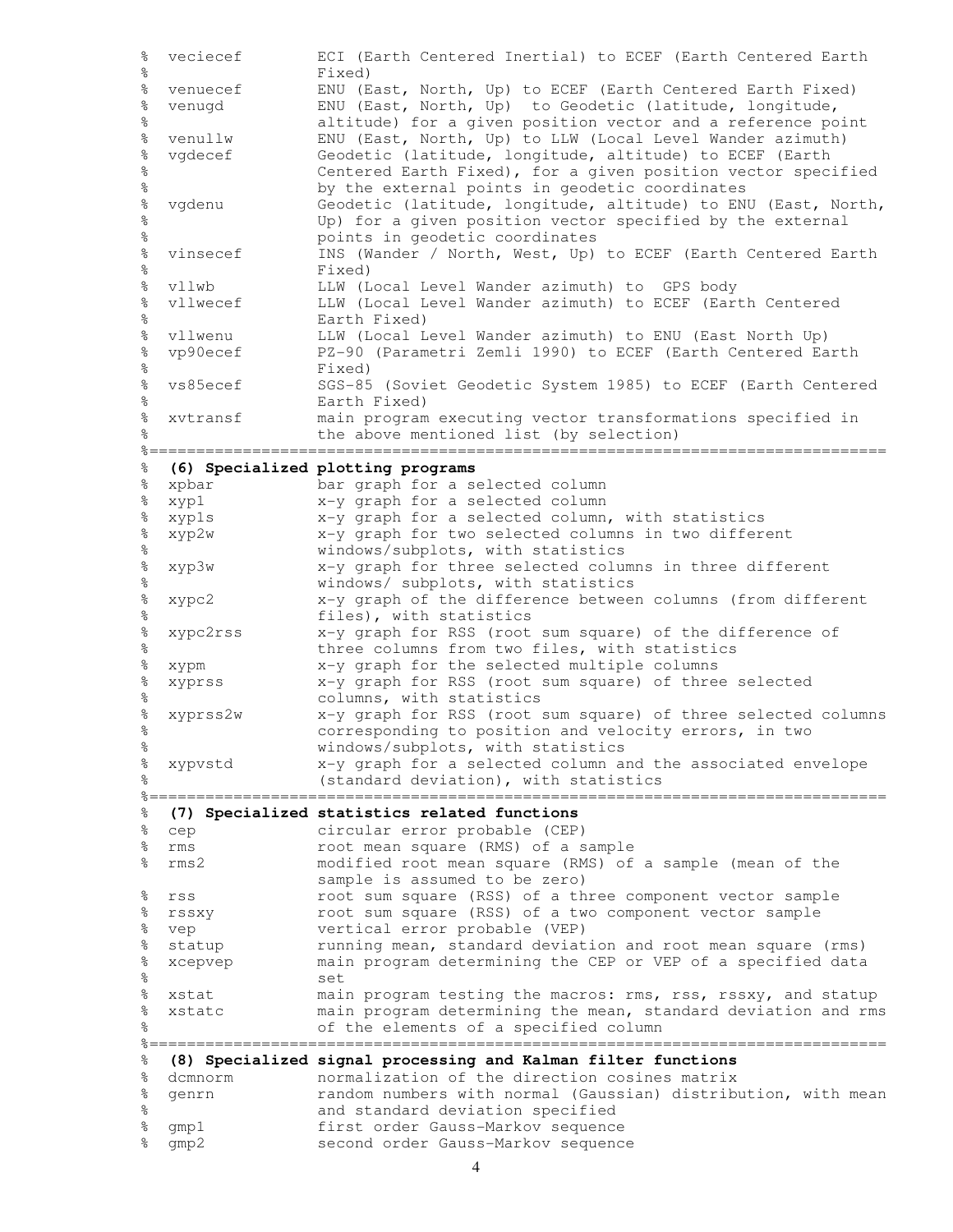| $\%$                                         | kfcov                   | Kalman filter covariance matrix by using conventional                                                           |
|----------------------------------------------|-------------------------|-----------------------------------------------------------------------------------------------------------------|
| $\frac{6}{\sqrt{2}}$<br>$\frac{6}{5}$        | kfcova                  | formulation<br>Kalman filter covariance matrix by using alternate                                               |
| o <sub>o</sub>                               |                         | conventional formulation                                                                                        |
| $\frac{1}{\sqrt{2}}$                         | rwalk                   | random walk process                                                                                             |
|                                              | xgenrn                  | main program generating the random numbers with normal                                                          |
| olo olo                                      |                         | (Gaussian) distribution and plotting the generated sequence,                                                    |
| o <sub>o</sub>                               |                         | histogram, and the normalized auto-correlation sequence                                                         |
|                                              | xgmp1                   | main program generating first order Gauss-Markov sequence and                                                   |
|                                              |                         | plotting the generated sequence and the normalized auto-                                                        |
|                                              |                         | correlation sequence<br>main program generating second order Gauss-Markov sequence                              |
| ale ale ale ale ale                          | xgmp2                   | and plotting the generated sequence and the normalized auto-                                                    |
| $\frac{1}{\sqrt{2}}$                         |                         | correlation sequence                                                                                            |
|                                              | xkfcov                  | main program performing the covariance analysis by using the                                                    |
| olo olo                                      |                         | conventional or alternate conventional Kalman filter                                                            |
| $\frac{6}{5}$                                |                         | formulation                                                                                                     |
| olo olo                                      | xrwalk                  | main program generating the random walk process and plotting                                                    |
|                                              |                         | the generated sequence and the normalized auto-correlation                                                      |
| ိစ                                           |                         | sequence                                                                                                        |
| $\frac{1}{\delta}$                           |                         | (9) GPS Time Utilities and related functions                                                                    |
| $\frac{1}{\delta}$                           | cday                    | determination of the civil day (year, month, day, hour and                                                      |
| $\%$                                         |                         | fraction) from a specified modified Julian day (with                                                            |
| $\frac{1}{6}$                                |                         | fraction)                                                                                                       |
| olo olo                                      | doy2ymd                 | determination of civil date (year, month, day) from day of                                                      |
|                                              |                         | year and specified year<br>UTC leap seconds value for a specified year between 1980 and                         |
| olo olo                                      | gpslsec                 | 2059                                                                                                            |
| $\frac{1}{\sqrt{2}}$                         | leapyear                | determination of the leap year value                                                                            |
| $\frac{1}{6}$                                | mjday                   | determination of the modified Julian day from the civil day                                                     |
| $\frac{1}{\sqrt{2}}$                         |                         | (year, month, day, hour and fraction)                                                                           |
| $\frac{1}{6}$                                | timetr                  | determination of GPS time of transmission based on time of                                                      |
| $\frac{1}{6}$                                |                         | measurement (reception)                                                                                         |
| $\frac{1}{\sqrt{2}}$                         | ymd2doy                 | determination of day of year for a specified civil date                                                         |
| $\frac{1}{\sqrt{2}}$<br>$\frac{1}{\sqrt{2}}$ |                         | (year, month, day)                                                                                              |
| $\frac{1}{\sqrt{2}}$                         | ymd2doy2                | determination of day of year for a specified civil date<br>(year, month, day) - different algorithm             |
| $\frac{1}{\sqrt{2}}$                         | ymd2gps                 | determination of (GPS week, GPS roll number, day of week)                                                       |
| $\%$                                         |                         | from (year, month, day)                                                                                         |
| $\%$                                         | xgpslsec                | main program determining UTC leap seconds value for a                                                           |
| o <sub>o</sub>                               |                         | specified year between 1980 and 2059                                                                            |
|                                              | % xgpstime              | main program executing GPS time related transformations                                                         |
| ್ಠಿ                                          | %=========<br>========= | (10) GPS Almanac and other data processing functions                                                            |
| ್ಠಿ                                          | elimcol                 | elimination of a specified column of a two dimensional array                                                    |
| $\%$                                         | elimrow                 | elimination of a specified row of a two dimensional array                                                       |
| $\frac{1}{6}$                                | msc2f                   | symmetric matrix storage transformation from compact form                                                       |
| $\frac{1}{\sqrt{2}}$                         |                         | (upper triangular part, column-wise, one-dimensional array)                                                     |
| $\frac{6}{\sqrt{2}}$                         |                         | to full form (all elements, two-dimensional array)                                                              |
| olo olo                                      | msf2c                   | symmetric matrix storage transformation from full form (all                                                     |
| $\frac{1}{\sqrt{2}}$                         |                         | elements, two-dimensional array) to compact form (upper<br>triangular part, column-wise, one-dimensional array) |
|                                              | selectd                 | selection of the different elements from a specified array                                                      |
| olo olo                                      | xelimrc                 | main program testing the elimination of a specified                                                             |
| $\frac{1}{\sqrt{2}}$                         |                         | row/column (see macros elimrow and elimcol)                                                                     |
| $\%$                                         | xmisdat                 | main program determining the missing data into a specified                                                      |
| $\frac{6}{\sqrt{2}}$                         |                         | column of an input data table                                                                                   |
| olo olo                                      | xread_sem               | main program reading SEM almanac data and creating two data                                                     |
|                                              |                         | files                                                                                                           |
| olo olo                                      | xread_yuma              | main program reading Yuma almanac data and creating two data<br>files                                           |
| $\frac{1}{\sqrt{2}}$                         | xsortrec                | main program sorting the records based on the elements of a                                                     |
| $\frac{6}{\sqrt{2}}$                         |                         | specified column (in ascending order)                                                                           |
|                                              |                         |                                                                                                                 |
| ిం                                           |                         | (11) Trajectory and related utilities                                                                           |
| ిం                                           | gcnav                   | great circle navigation position, velocity, acceleration                                                        |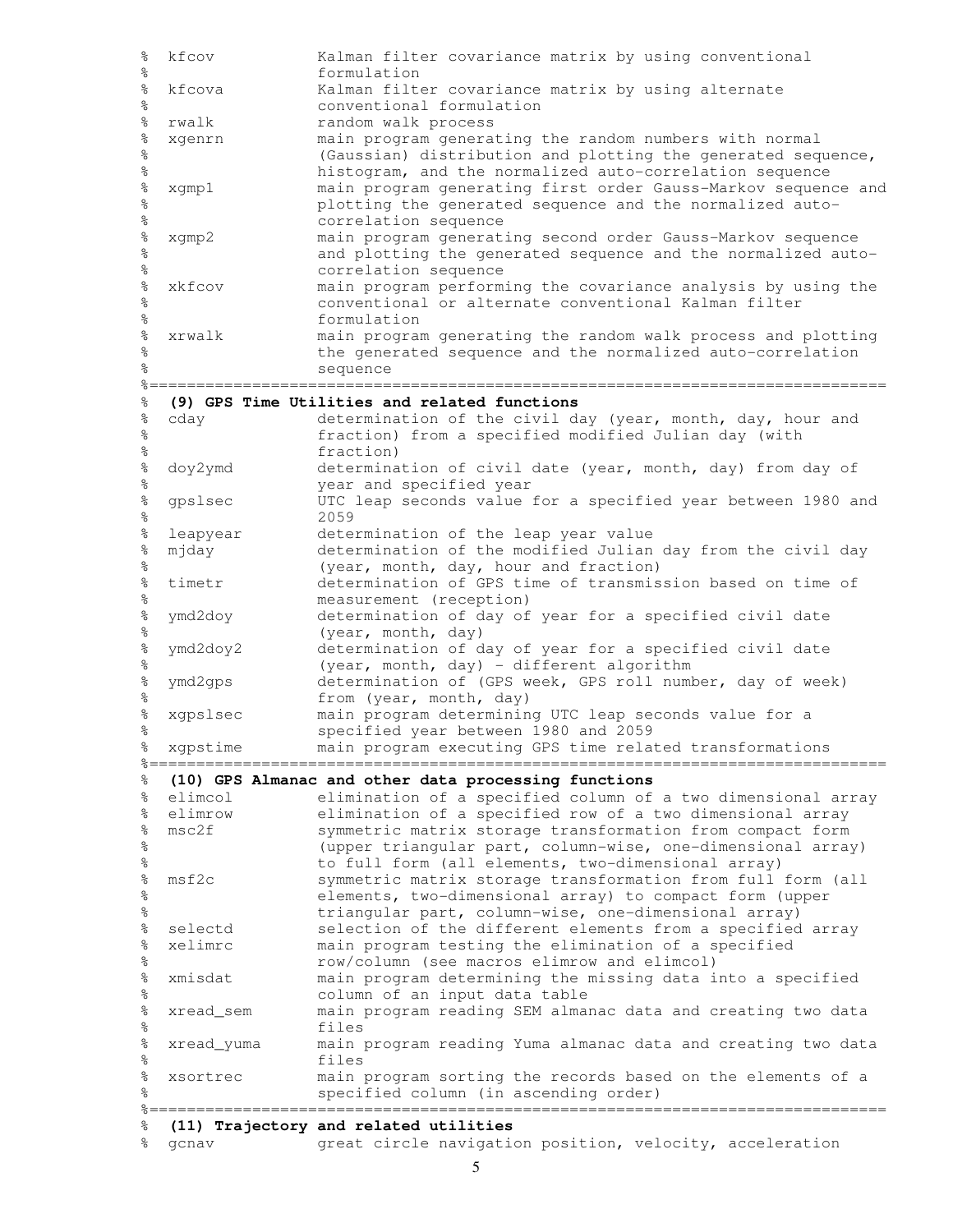| ್ಠ<br>ಂ                   | geodes                  | geodetic data for a specified departure-destination pair                                          |
|---------------------------|-------------------------|---------------------------------------------------------------------------------------------------|
| ిం                        | geoidh                  | WGS-84 geoid height correction                                                                    |
| ್ಠ<br>ಂ                   | gridwaas                | generation of longitude-latitude WAAS grid                                                        |
| $\frac{1}{\sqrt{2}}$      | hpe                     | horizontal position error (range) when latitude and longitude                                     |
| ৡ<br>ৡ                    | trajs                   | of two points are specified<br>vehicle trajectory in straight segment with constant speed         |
| ৡ                         | xgcdr                   | main program determining great circle dead reckoning                                              |
| ৡ                         |                         | trajectory                                                                                        |
|                           | xgcnav                  | main program determining great circle navigation position,                                        |
| olo olo                   |                         | velocity and acceleration                                                                         |
| olo olo                   | xgeodes                 | main program determining geodesic when the departure and                                          |
|                           |                         | destination points are specified                                                                  |
| olo olo                   | xgeoidh                 | main program determining WGS-84 geoid height correction, and                                      |
|                           |                         | executing a contour map                                                                           |
| ৡ                         | xgridw                  | main program plotting the longitude-latitude WAAS grid                                            |
| ৡ<br>$\frac{1}{\sqrt{2}}$ | xhpe                    | main program determining the horizontal position error                                            |
| $\frac{6}{5}$             | xppva                   | (range)<br>main program determining acceleration from position/velocity                           |
| $\frac{1}{\sqrt{2}}$      |                         | data, and plotting all relevant trajectory information                                            |
|                           | xppvaj                  | main program determining acceleration and jerk from position                                      |
| olo olo                   |                         | and velocity data, and plotting all relevant trajectory                                           |
| $\frac{6}{5}$             |                         | information                                                                                       |
| g<br>o                    | xtrajs                  | main program determining the vehicle trajectory with straight                                     |
|                           |                         | seqment and constant speed                                                                        |
|                           |                         | .========================                                                                         |
| 응<br>ిం                   | svpalm                  | (12) Satellite position and velocity computation<br>ECEF satellite position based on almanac data |
| ್ಠಿ                       | svpeph                  | ECEF satellite position based on ephemeris data                                                   |
| %                         | svpvalm                 | ECEF satellite position and velocity based on ephemeris data                                      |
|                           | xsvpalm                 | main program determining ECEF satellite position based on                                         |
| olo olo                   |                         | almanac data                                                                                      |
| olo olo                   | xsvpcomp                | main program determining RSS satellite position difference                                        |
|                           |                         | based on ephemeris and almanac data, and executing the                                            |
| ৡ                         |                         | corresponding graph                                                                               |
| olo olo                   | xsvpeph                 | main program determining ECEF satellite position based on<br>ephemeris data                       |
| $\frac{6}{5}$             | xsvpvalm                | computation of ECEF satellite position and velocity based on                                      |
| g<br>o                    |                         | almanac data; WGS-84 constants are used                                                           |
| %                         | xsvpvcomp               | computation of RSS between ECEF satellite position/velocity                                       |
| ৡ                         |                         | based on ephemeris and almanac data                                                               |
| °                         | xsvpveph                | computation of ECEF satellite position and velocity based on                                      |
|                           |                         | ephemeris data; WGS-84 constants are used                                                         |
| ిం                        |                         | (13) Elevation and azimuth determination, and satellite                                           |
| ిం                        |                         | visibility                                                                                        |
| ৡ                         | eleva                   | elevation angle and the ECEF unit line-of-sight vector                                            |
| ৡ                         | elevar                  | elevation angle, the ECEF unit line-of-sight vector, and the                                      |
| ৡ                         |                         | range                                                                                             |
| ৡ                         | elevaz                  | elevation angle, azimuth angle, the ECEF unit line-of-sight                                       |
| o<br>Po                   |                         | vector, and range                                                                                 |
| ৡ<br>್ಠ<br>ಂ              | range<br>uverv          | range between two position points<br>unit vertical vector for a given ECEF position vector        |
| ৡ                         | xelaz                   | main program determining elevation and azimuth angles for                                         |
| కి                        |                         | specified users, time interval, and all satellites in view                                        |
| ৡ                         | xpelaza                 | main program executing the azimuth-elevation plot for all                                         |
| ৡ                         |                         | satellites in view, and the number of visible satellites plot                                     |
| %                         | xpelazs                 | main program executing graphs related to elevation and                                            |
| ిం                        |                         | azimuth angles for a specified satellite and selected user                                        |
| ್ಠ                        | $\frac{6}{6}$ = = = = = | (input file can be generated by xelaz)                                                            |
| ిం                        |                         | (14) DOPs computation, satellite selection and related                                            |
| ್ಠಿ                       |                         | functions                                                                                         |
| °€                        | dop1                    | dilution of precision (DOP) quantities when at least 3 line-                                      |
| °                         |                         | of-sight unit vectors are specified                                                               |
| °                         | dop2                    | dilution of precision (DOP) quantities when 4 line-of-sight                                       |
| °<br>o<br>To              |                         | unit vectors are specified                                                                        |
|                           | gdopv                   | approximate geometric dilution of precision (GDOP) when four                                      |

6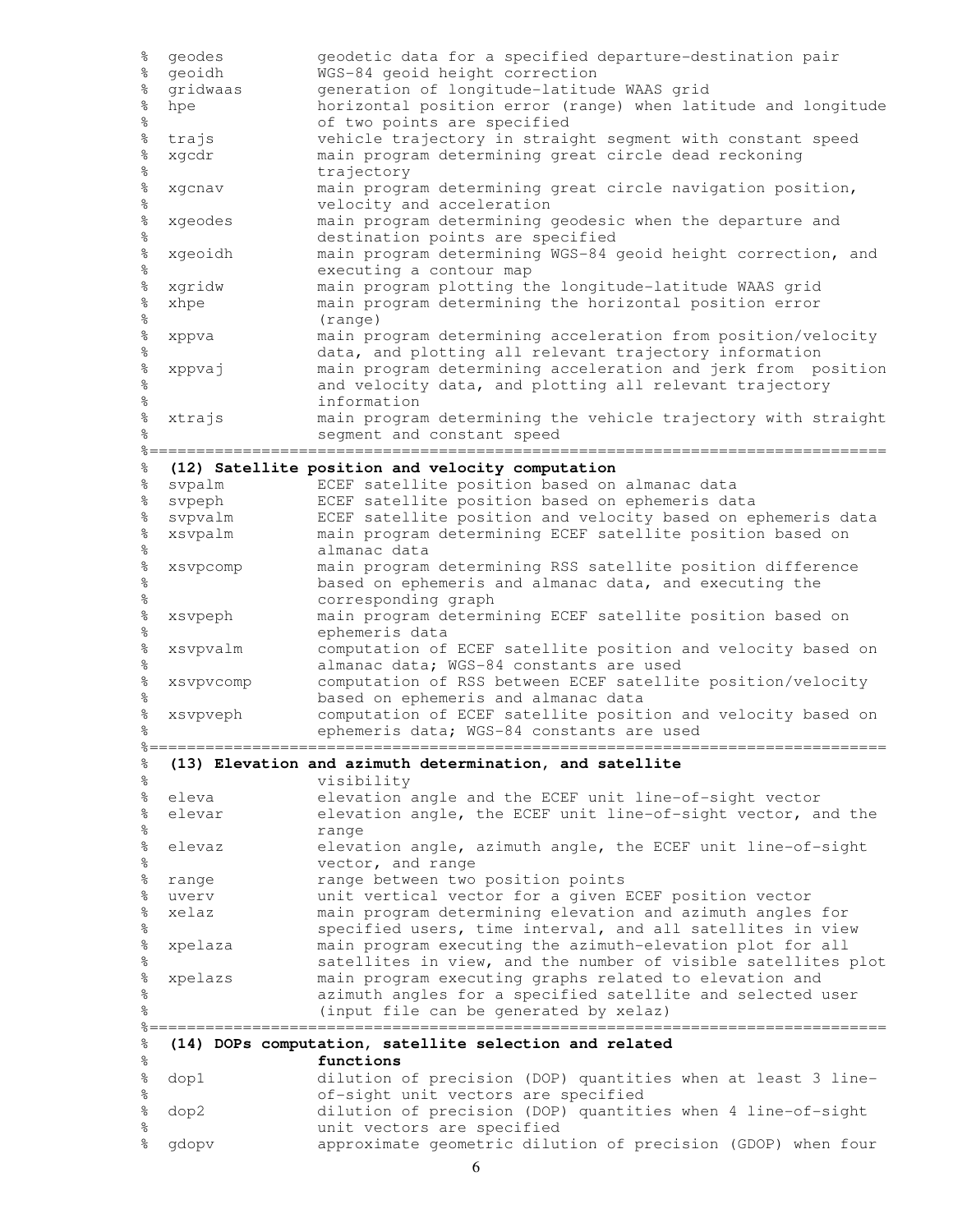| $\frac{1}{\sqrt{2}}$      |             | line-of-sight unit vectors are specified                                                                     |
|---------------------------|-------------|--------------------------------------------------------------------------------------------------------------|
| ್ಠಿ                       | hmat        | H matrix based on line-of-sight measurements                                                                 |
| ್ಠಿ                       | hmatb       | H matrix based on line-of-sight and baro measurements                                                        |
| °                         | hmatbc      | H matrix based on line-of-sight, baro and clock measurements                                                 |
| ৡ                         | hmatc       | H matrix based on line-of-sight and clock measurements                                                       |
| ್ಠಿ                       | svsel4      | selection of a set of 4 satellites based on minimum GDOP                                                     |
| $\frac{1}{\sqrt{2}}$      | svsel5      | selection of a set of 5 satellites based on minimum GDOP                                                     |
| $\frac{1}{\sqrt{2}}$      | svsel6      | selection of a set of 6 satellites based on minimum GDOP                                                     |
|                           | wdop1       | weighted dilution of precision (WDOP) quantities when at                                                     |
| olo olo olo               |             | least 3 line-of-sight unit vectors and the corresponding                                                     |
|                           |             | weighting factors are specified                                                                              |
| olo olo                   | wdop2       | weighted dilution of precision (WDOP) quantities when 4 line-                                                |
|                           |             | of-sight unit vectors and the corresponding weighting factors                                                |
| °                         |             | are specified                                                                                                |
| olo olo                   | wdopv       | weighted dilution of precision (WDOP) quantities when 4 line-                                                |
|                           |             | of-sight unit vectors and the corresponding weighting factors                                                |
| °                         |             | are specified                                                                                                |
| olo olo                   | xdop        | main program determining dilution of precision (DOP)                                                         |
|                           |             | quantities by using 2 methods                                                                                |
| olo olo                   | xgdopv      | main program determining an approximate value of the                                                         |
|                           | xhmatall    | geometric dilution of precision (GDOP)<br>main program testing the construction of the H matrix based        |
| olo olo                   |             | on line-of-sight, baro and clock measurements                                                                |
|                           | xmapdop     | main program determining repartition of number of visible                                                    |
| olo olo                   |             | satellites and the corresponding DOPs for a specified                                                        |
|                           |             | geographical area                                                                                            |
| olo olo olo               | xsvsel      | main program executing the selection of 4, 5 or 6 satellites                                                 |
|                           |             | based on minimum GDOP, and the computation of the                                                            |
| o <sub>o</sub>            |             | corresponding DOP quantities                                                                                 |
|                           | xwdop       | main program computing the weighted dilution of precision                                                    |
| olo olo                   |             | (WDOP) quantities when at least 3 line-of-sight unit vectors                                                 |
| $\frac{6}{5}$             |             | and the corresponding weighting factors are specified                                                        |
| olo olo                   | xwdopv      | main program computing the weighted dilution of precision                                                    |
|                           |             |                                                                                                              |
|                           |             |                                                                                                              |
|                           |             | (WDOP) quantities when 4 line-of-sight unit vectors and the<br>corresponding weighting factors are specified |
|                           |             |                                                                                                              |
| ৡ                         |             | (15) Pseudorange and Delta range determination and related                                                   |
| ိစ                        |             | functions                                                                                                    |
| ್ಠಿ                       | ionoc       | L1 iono correction computation by using Klobuchar model                                                      |
| ್ಠಿ                       | ionocon     | setting of Klobuchar model iono constants                                                                    |
| ৡ                         | pionoc      | pseudorange measurement corrected for ionospheric effects                                                    |
| ್ಠಿ                       |             | based on L1/L2 measured pseudoranges                                                                         |
|                           | % pradr     | pseudorange and accumulated delta range                                                                      |
| ್ಠಿ                       | tropoc1     | tropospheric correction by using a simplified model                                                          |
| ిం                        | uclock      | user clock bias and drift                                                                                    |
| $\frac{1}{\sqrt{2}}$      | uercor      | user earth rotation correction vector                                                                        |
| °                         | xambig      | main program generating ambiguity numbers                                                                    |
|                           | xionoc      | main program determining iono corrections by using Klobuchar                                                 |
| $\frac{1}{\sqrt{2}}$<br>ৡ |             | model                                                                                                        |
|                           | xmpath      | main program generating and saving the multipath pseudorange                                                 |
| olo olo                   |             | errors                                                                                                       |
| $\frac{1}{\sqrt{2}}$      | xpradr      | main program generating pseudorange and accumulated delta<br>range                                           |
| ৡ                         | xsaerr      |                                                                                                              |
| °                         | xtropoc1    | main program generating SA errors<br>main program generating tropospheric delay contours for a               |
| $\frac{6}{5}$<br>ৡ        |             | specified location                                                                                           |
|                           | xuclock     | main program generating user clock bias and clock drift                                                      |
|                           | xuercor     | main program generating and plotting the magnitude of the                                                    |
|                           |             | earth rotation correction vector for a specified longitude/                                                  |
| ৡ<br>olo olo<br>ిం        |             | latitude grid                                                                                                |
|                           | ----------- | -------------------------------------                                                                        |
|                           |             | (16) Determination of user's position and related functions                                                  |
|                           | uspos4      | position fix determination by using Bancroft's algorithm when                                                |
|                           |             | 4 measurements are known                                                                                     |
|                           | uposdg      | position fix determination by using Bancroft's algorithm when                                                |
| ್ಠಿ<br>°€<br>ৡ<br>%<br>°  | uposit      | at least 4 measurements are known<br>position fix determination by using an iterative method when            |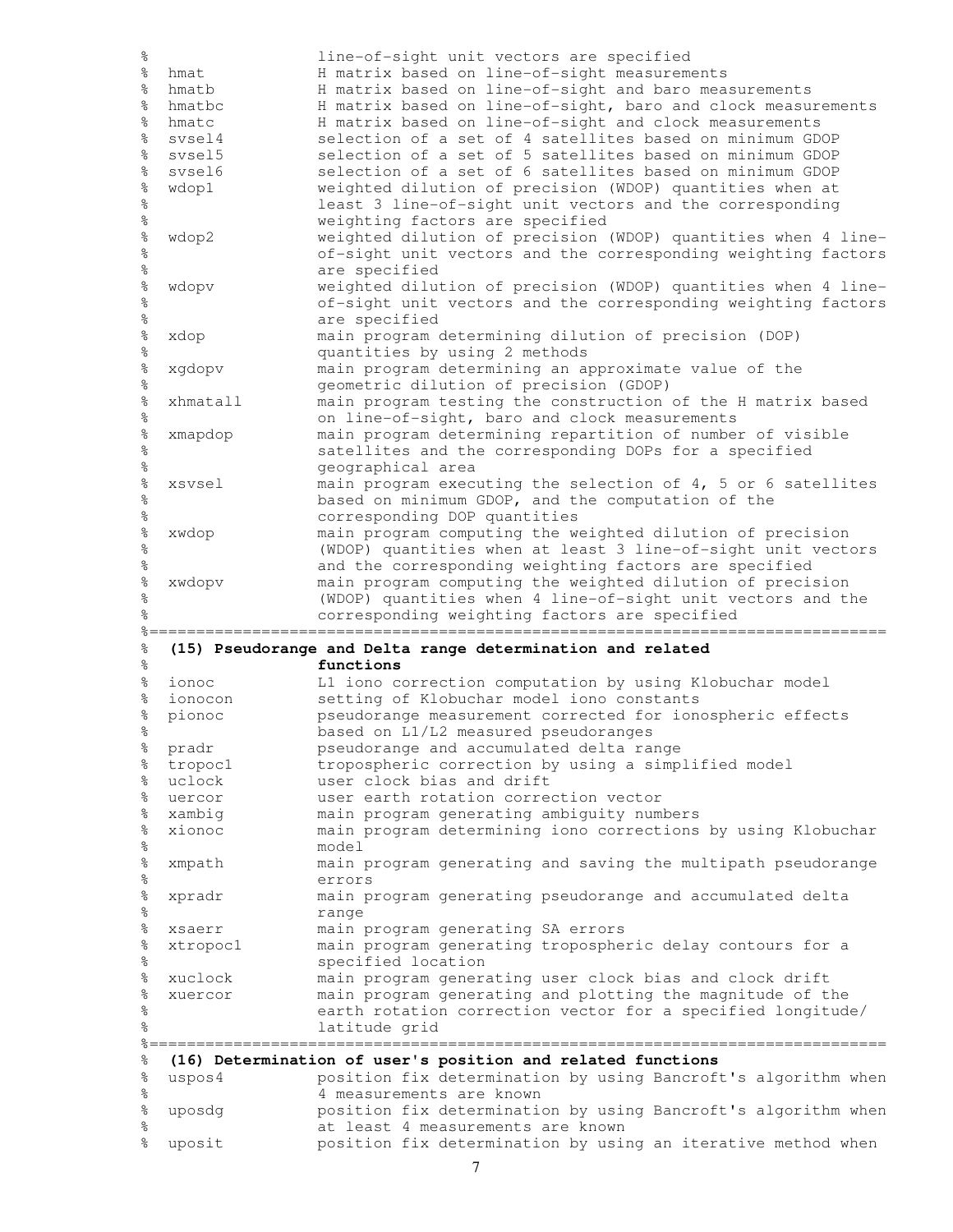| $\frac{6}{6}$                         |                               | at least measurements are known                                                                                        |
|---------------------------------------|-------------------------------|------------------------------------------------------------------------------------------------------------------------|
| olo olo                               | xpfwls                        | main program determining position fixes using weighted least                                                           |
|                                       |                               | squares algorithm when the user is stationary                                                                          |
| $\frac{1}{\sqrt{2}}$                  | xuposd4                       | main program determining the user's position fix by using a                                                            |
| $\frac{6}{5}$                         |                               | direct method when 4 measurements are known                                                                            |
| olo olo                               | xuposdg                       | main program determining the user's position fix by using a                                                            |
|                                       |                               | direct method when at least 4 measurements are known                                                                   |
| $\frac{6}{5}$<br>o<br>Po              | xuposit                       | main program determining the user's position fix by using an<br>iterative method when at least 4 measurements are know |
|                                       |                               | ====================                                                                                                   |
| ৡ                                     |                               | (17) RINEX 2 data processing and position determination                                                                |
| $\frac{1}{\sqrt{2}}$                  | svclockc                      | computation of satellite clock correction. WGS-84 constants                                                            |
| $\frac{6}{\sqrt{2}}$                  |                               | are used.                                                                                                              |
|                                       | xrinexn                       | main program reads a RINEX 2 navigation message file and                                                               |
| olo olo olo                           |                               | writes the data into four files containing the header section                                                          |
|                                       |                               | main information, the complete navigation section                                                                      |
| $\frac{1}{\sqrt{2}}$                  |                               | information, the reduced ephemeris and reduced almanac data                                                            |
|                                       | xrinexo                       | main program reads a RINEX 2 observation message file and                                                              |
| ale ale ale ale ale                   |                               | writes the data into two files containing the header                                                                   |
|                                       |                               | information and the main observation data only                                                                         |
|                                       | xuposr                        | main program computing user position based on RINEX 2<br>navigation and observation data; no atmospheric corrections   |
| $\frac{1}{\sqrt{2}}$                  |                               | are applied                                                                                                            |
|                                       | xuposra                       | main program computing user position based on RINEX 2                                                                  |
| olo olo                               |                               | navigation and observation data; iono and tropo corrections                                                            |
| $\frac{6}{\sqrt{2}}$                  |                               | are applied                                                                                                            |
|                                       | xuposrp                       | main program computing user position based on RINEX 2                                                                  |
| olo olo                               |                               | navigation and observation data; dual frequency P-code iono                                                            |
| o<br>O                                |                               | and tropo corrections are applied                                                                                      |
|                                       |                               |                                                                                                                        |
| ৡ                                     | (18) Basic RAIM/FDE functions |                                                                                                                        |
| ৡ                                     | dhmax                         | delta_h_max computation (used in RAIM constant alarm rate                                                              |
| $\frac{1}{\sqrt{2}}$                  | raimfd                        | algorithm)                                                                                                             |
| olo olo                               |                               | RAIM availability and fault detection by using the parity<br>vector algorithm (one step implementation)                |
|                                       | raimst                        | RAIM availability and fault detection by using the standard                                                            |
| olo olo                               |                               | (constant alarm rate) algorithm                                                                                        |
| $\frac{1}{\sqrt{2}}$                  | slopemax                      | slopemax computation (used in RAIM constant alarm rate                                                                 |
| $\frac{6}{5}$                         |                               | algorithm)                                                                                                             |
| olo olo                               | xopcr                         | main program comparing four different implementations of RAIM                                                          |
|                                       |                               | decision variable computation                                                                                          |
| နွ                                    | xraimda                       | main program determining the RAIM fault detection                                                                      |
| $\frac{6}{6}$                         |                               | availability for a user selected or defined set of input data                                                          |
| $\frac{6}{6}$<br>$\frac{6}{\sqrt{2}}$ | xraimea                       | main program determining the RAIM fault exclusion<br>availability for a user selected or defined set of input data     |
| $\frac{6}{6}$                         | xraimfd                       | main program determining RAIM availability and fault                                                                   |
| $\frac{6}{\sqrt{6}}$                  |                               | detection by using the parity vector algorithm                                                                         |
|                                       | xraimst                       | main program determining RAIM availability and fault                                                                   |
| olo olo                               |                               | detection by using the standard (constant alarm rate)                                                                  |
| $\frac{6}{5}$                         |                               | algorithm                                                                                                              |
| $\frac{1}{\sqrt{2}}$                  | xslope                        | main program determining slopemax and delta_h_max for RAIM                                                             |
| o <sub>o</sub>                        |                               | baseline standard (constant alarm rate) algorithm                                                                      |
|                                       |                               |                                                                                                                        |
| ిం                                    |                               | (19) Advanced RAIM/FDE functions                                                                                       |
| ್ಠಿ<br>$\frac{6}{\sqrt{6}}$           | chi2_dof                      | probability density function of Chi-square distribution with<br>specified degrees of freedom                           |
| $\%$                                  | fdnt                          | fault detection normalized thresholds                                                                                  |
| $\frac{6}{5}$                         | fpbias_c                      | parity bias for Chi-square distribution with degree of                                                                 |
| $\rm{^o\!s}$                          |                               | freedom greater than 1                                                                                                 |
| $\frac{6}{6}$                         | fpbias_g                      | parity bias for Gauss distribution with one degree of freedom                                                          |
| $\frac{1}{\sqrt{2}}$                  | gauss_1                       | probability density function for the normal Gaussian                                                                   |
| $\frac{1}{\sqrt{2}}$                  |                               | distribution                                                                                                           |
| $\frac{1}{\sqrt{2}}$                  | heLveL1                       | horizontal/vertical exclusion level (HEL/VEL) by using a                                                               |
| $\frac{1}{6}$                         |                               | direct conventional method                                                                                             |
| $\frac{6}{3}$                         | heLveL2                       | horizontal/vertical exclusion level (HEL/VEL) by using the                                                             |
| $\frac{6}{\sqrt{2}}$<br>$\frac{6}{6}$ | heLveL3                       | parity method<br>horizontal/vertical exclusion level (HEL/VEL) by using a new                                          |
|                                       |                               |                                                                                                                        |

8